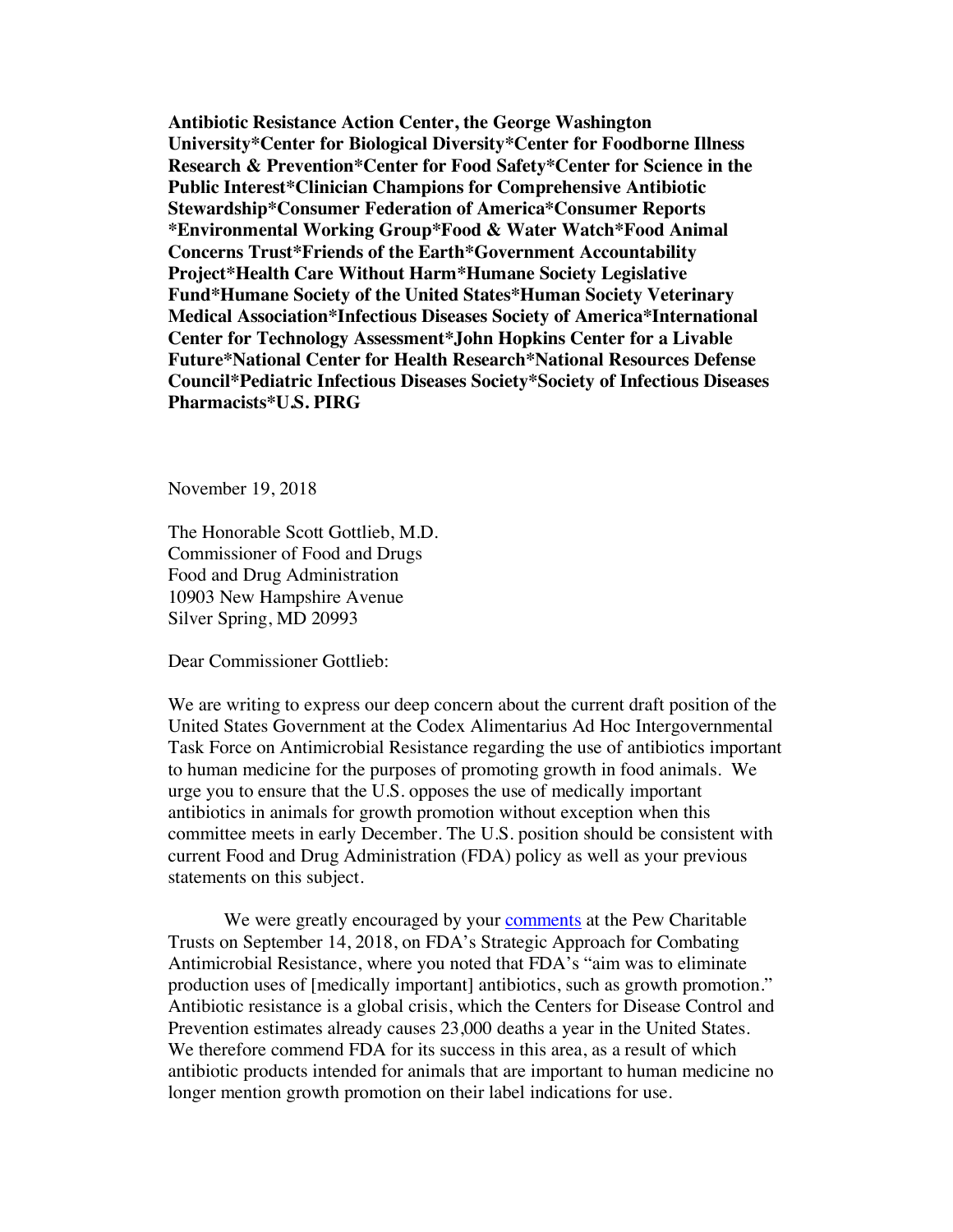As the Codex Task Force on Antimicrobial Resistance negotiates a global Code of Practice on antibiotic use in agriculture, we are surprised and concerned that the U.S. government is not seeking global agreement to eliminate the use of medically important antibiotics for growth promotion worldwide. The current language in the draft Code does not call for a blanket prohibition on production uses of antibiotics, as is FDA policy. Rather, it includes a significant exception that would allow the use of medically important antimicrobials for growth promotion purposes if a risk analysis is conducted. Principle 5 of the draft Code states, "Responsible and prudent administration in food-producing animals does not include the use for growth promotion of antimicrobial agents that are considered medically important … in the absence of a risk analysis." This language creates a large loophole through which other countries could continue to authorize the use of medically important antibiotics for growth promotion--they need only to have analyzed the risk of doing so, regardless of the magnitude of that risk.

 FDA and USDA collaborate in developing the U.S. positions at Codex, which should be consistent with established U.S. policy. Given that the U.S. does not allow medically important antimicrobials to be used for growth promotion purposes under any circumstances, the draft U.S. position should oppose the language in Principle 5 that would permit the use of medically important antimicrobials, if there is a risk assessment.

The growth of antibiotic resistance is an urgent worldwide crisis, fueled by the overuse of antibiotics in both human medicine and animal agriculture. Resistant bacteria do not respect national borders. It is extremely likely that multi-drug resistant bacteria that arise as a result of antibiotic overuse in animals in other countries will eventually make their way to our shores, and cause illnesses and deaths here. All countries, not just developed countries like the U.S. and the EU, must end the use of medically important antibiotics for growth promotion in animals if we are to control resistance and preserve their effectiveness for fighting disease in people. While many global experts have called for stronger action to reduce antibiotic use on animals that are not sick, this request is focused solely on aligning the U.S. Codex position with its own regulations on antibiotic use in livestock.

In conclusion, we urge you to work with your colleagues at USDA to ensure that the U.S. position on Principle 5 of the Code of Practice makes it clear that medically important antimicrobials should not be allowed for growth promotion purposes, without exception.

We appreciate your consideration of our views.

Sincerely,